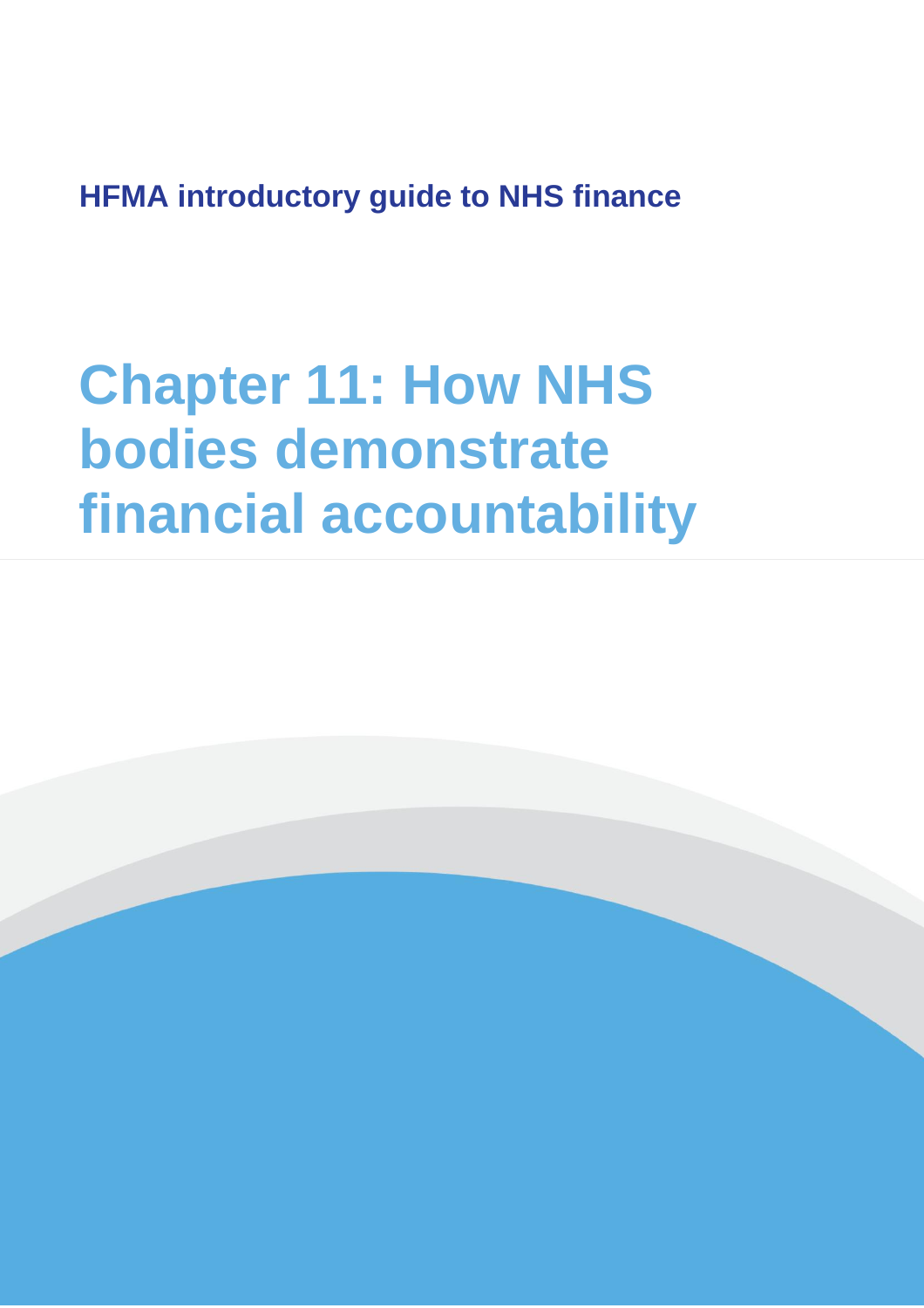# **Chapter 11: How NHS bodies demonstrate financial accountability**

## **Overview**

 $\bullet$ 

**This chapter looks at the key financial and performance reporting mechanisms that NHS bodies use to demonstrate accountability in financial terms. Its primary focus is on external reporting requirements but there is also a section on reports to budget holders and governing bodies.**

# **11.1 External reporting**

#### **Statutory requirements**

All NHS bodies have a statutory duty to produce an annual report and accounts<sup>131</sup> with the form and content set out in accounts directions<sup>132</sup>. The accounts directions are made by different organisations depending on the NHS body, but they all require organisations to prepare true and fair accounts and to maintain appropriate accounting records. This is done by complying with the *Group accounting manual<sup>133</sup>* produced by the Department of Health and Social Care (DHSC) and, for NHS foundation trusts, the *FT annual reporting manual<sup>134</sup> .*

The production of the annual report and accounts is the principal means by which NHS bodies discharge their accountability to taxpayers and users of services for their stewardship of public money.

The annual report and accounts is a single document that is approved and signed by the governing body and includes an external audit opinion. All NHS bodies must publish their annual report and accounts and then present it at a public meeting. NHS foundation trusts must lay their annual report and accounts before Parliament prior to publication or presentation at a public meeting. It is considered best practice for the public meeting to be held before 30 September following the end of the relevant financial year.

#### **Annual report**

The annual report is primarily a narrative document, it is based on the directors' report and the remuneration report required in the private sector by the *Companies Act 2006<sup>135</sup>*, but with additional information reflecting the NHS body's position as a public sector body. The report gives an account of the body's activities and performance over the last financial year.

The annual report and accounts must be fair, balanced and understandable. The annual report is an opportunity to set out their achievements in the year and highlight the challenges ahead.

<sup>131</sup> For CCGs this duty is set out in the Health and Social Care Act 2012, part 1, section 26, sub section 14Z15 and schedule 2, paragraph 17 (2). For NHS trusts, the relevant legislation is section 232 and paragraph 3(1) of schedule 15 of the NHS Act 2006 as amended by part 4, section 154 of the 2012 Act; for NHS foundation trusts (FTs) the relevant legislation is section 30 and paragraph 25(1) of schedule 7 of the NHS Act 2006 as amended by part 4, section 154 of the 2012 Act.

<sup>132</sup> DHSC, *[Group accounting manual \(chapter 2 annex 3\),](https://www.gov.uk/government/collections/department-of-health-group-accounting-guidance)* updated February 2022

<sup>133</sup> DHSC, *[Group accounting manual](https://www.gov.uk/government/collections/department-of-health-group-accounting-guidance)*, updated February 2022

<sup>134</sup> NHS, *[NHS foundation trust annual](https://www.england.nhs.uk/publication/nhs-foundation-trust-annual-reporting-manual/#heading-1) reporting manual*, updated March 2022

<sup>135</sup> UK Government, *[Companies Act 2006,](https://www.legislation.gov.uk/ukpga/2006/46/contents)* 2006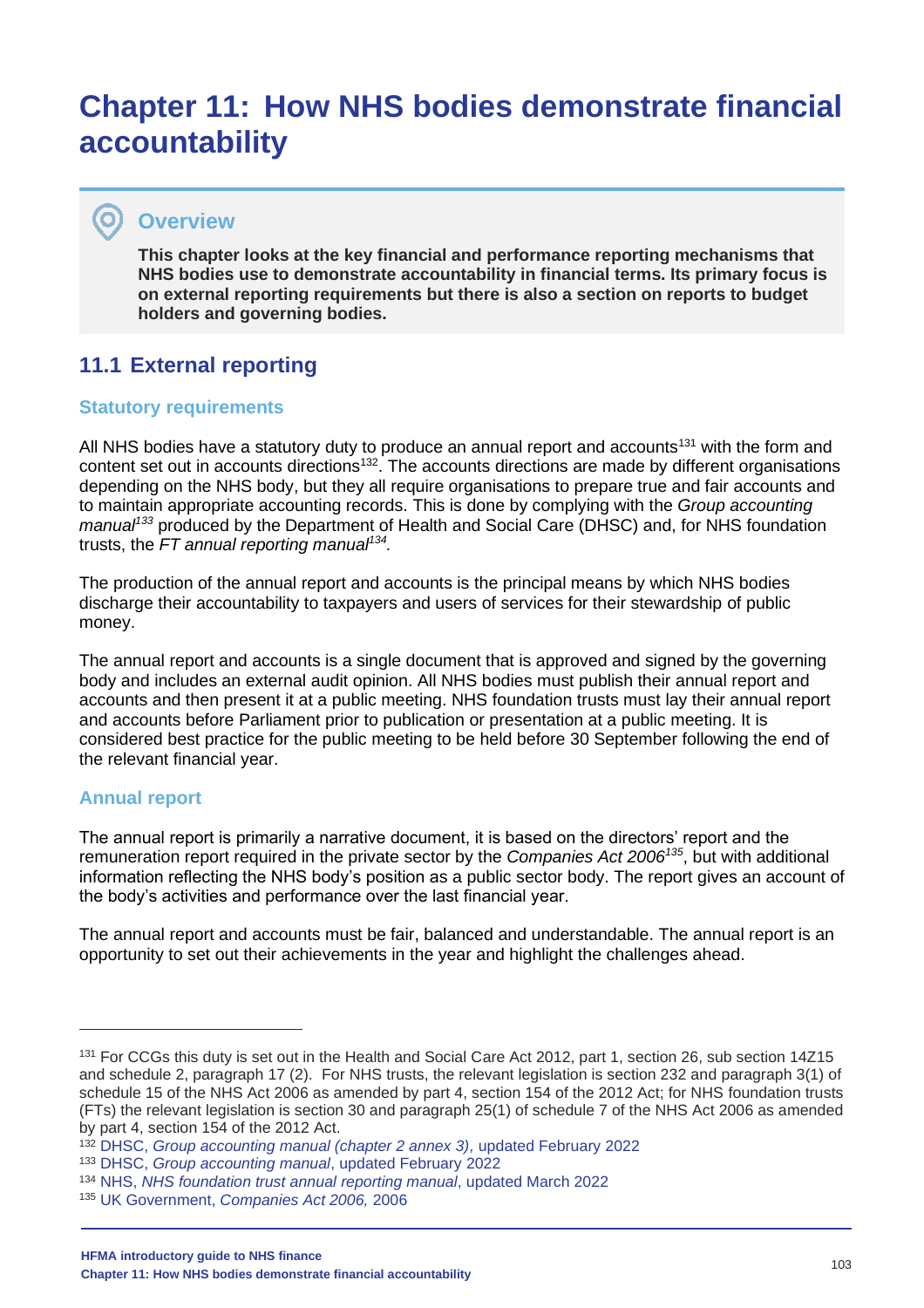Although the overall layout of the annual report is at each NHS body's discretion, there are mandatory items that must be included - these are *Companies Act 2006* and HM Treasury requirements and NHS specific disclosures. The DHSC, NHS England and NHS Improvement provide specific guidance to NHS bodies in relation to these requirements.

All NHS annual reports will include a performance report, that is made up of a short overview of performance as well as more detailed analysis (in 2019/20 and 2020/21 the detailed analysis was optional due to the pressures of the Covid-19 pandemic). The overview sets out:

- information on the NHS body how it is organised and managed
- the chief executive's summary of the NHS body's performance in the year
- the organisation's main objectives and strategies
- the main risks it faces.

The detailed analysis includes information on the NHS body's performance including trend analysis and key performance indicators as well as more detailed risk information and non-financial information on matters such as human rights, diversity and environmental issues.

The annual report will also include an accountability report that is intended to meet key accountability requirements to Parliament. This part of the report will include the directors' report, statement of accounting/ accountable officer's responsibilities and the annual governance report. It will also include a remuneration and staff report that discloses policies for senior managers' total rewards (salary and pension) and other staff information.

There are some disclosures which are required by statute for different NHS bodies. For example, section 14Z15 of the *National Health Service Act 2006<sup>136</sup> (as amended by the NHS and Social Care Act 2012)* specifically requires that CCGs' annual reports explain:

- how the CCG has contributed to the relevant health and wellbeing strategy
- how it has discharged its duties in relation to:
	- securing continuous improvement in the quality of services
	- reducing health inequalities between patients with respect to their ability to access health services and the outcomes achieved for them
	- involving and consulting with the public.

Another example is the requirement in paragraph 26(2) of Schedule 7 of the *National Health Service Act 2006 (as amended)* for NHS foundation trusts to publish information on directors' remuneration and the expenses of governors and directors. While NHS trusts are required to make disclosures relating to directors' remuneration in accordance with the GAM, these precise disclosures are not required.

#### **Annual accounts**

The format of the annual accounts is specified in each accounts direction and is slightly different depending upon the type of NHS body concerned. However, the main elements are shown below:

**The contents of the annual accounts** 

The four primary statements:

• statement of comprehensive income (for providers) or statement of comprehensive net expenditure (for all other NHS bodies)

**HFMA introductory guide to NHS finance Chapter 11: How NHS bodies demonstrate financial accountability** 104

<sup>136</sup> UK Government, *[National Health Service Act 2006,](https://www.legislation.gov.uk/ukpga/2006/41/contents)* 2006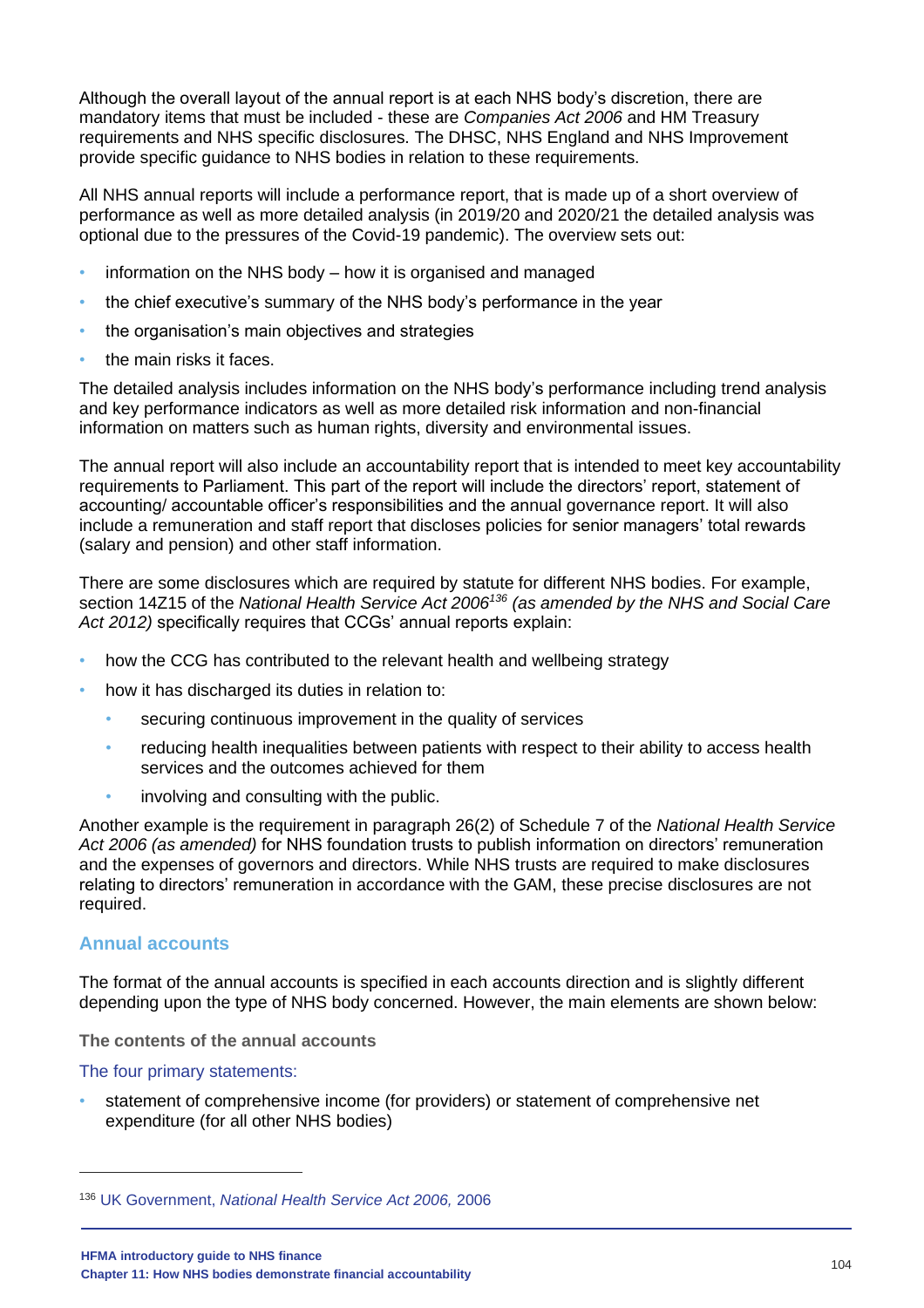- statement of financial position
- statement of changes in taxpayers' equity
- statement of cash flows.

**Notes to the accounts**

Statements and certificates:

- directors' statement of responsibilities
- the accounting (or accountable) officer's statement of responsibilities
- the governance statement (see below)
- the auditors' report.

#### **Accounting framework**

In preparing their accounts, NHS bodies must follow international financial reporting standards (IFRS) as issued by the IFRS Foundation<sup>137</sup>. These standards are intended to provide a framework for good practice, the common disclosure of information and a benchmark against which an NHS body's audited accounts are judged.

Although NHS bodies must adhere to IFRSs, the Government has the final say on how these standards are applied to the public sector (including NHS bodies) with details set out in HM Treasury's *Financial reporting manual* (FReM)<sup>138</sup>. This is because IFRSs are written with profit making organisations in mind and therefore some interpretation is required to allow them to be applied consistently to public sector bodies where there is no profit motive.

The DHSC Group accounting manual (GAM)<sup>3</sup> is consistent with the requirements of the FReM. The GAM sets out the particular reporting requirements for all NHS bodies.

The parts of the GAM which relate to the annual report apply to all NHS bodies apart from NHS foundation trusts. The requirements for NHS foundation trusts' annual reports are set out in the *Foundation trust annual reporting manual* (FT ARM)<sup>4</sup> which is published by NHS England and NHS Improvement each year.

These manuals are updated each year and include a summary of the relevant accounting standards. However, if an NHS body needs a more detailed understanding of a particular aspect, it should refer to the relevant accounting standard in full.

#### **Governance statement**

NHS bodies produce a governance statement<sup>139</sup> each year that is included in the annual report and accounts. This statement focuses on the stewardship of the body, it sets out how the board has managed and controlled its resources and reports on the NHS body's risk management and control system over the year<sup>140</sup>. Although there is no prescribed format the statement must cover a number of areas including:

- information about the NHS body's governance framework (including its board committee structure)
- responsibilities for risk management, internal control systems and for reviewing their effectiveness, this includes the board's performance

<sup>138</sup> HM Treasury, *[Financial reporting manual](https://www.gov.uk/government/collections/government-financial-reporting-manual-frem)*, updated December 2021

<sup>137</sup> The IFRS Foundation, *[International financial reporting standards,](https://www.ifrs.org/issued-standards/list-of-standards/)* 2022

<sup>139</sup> Also known as an annual governance statement

<sup>140</sup> HM Treasury, *[Managing public money \(annex 3.1\),](https://www.gov.uk/government/publications/managing-public-money)* updated March 2022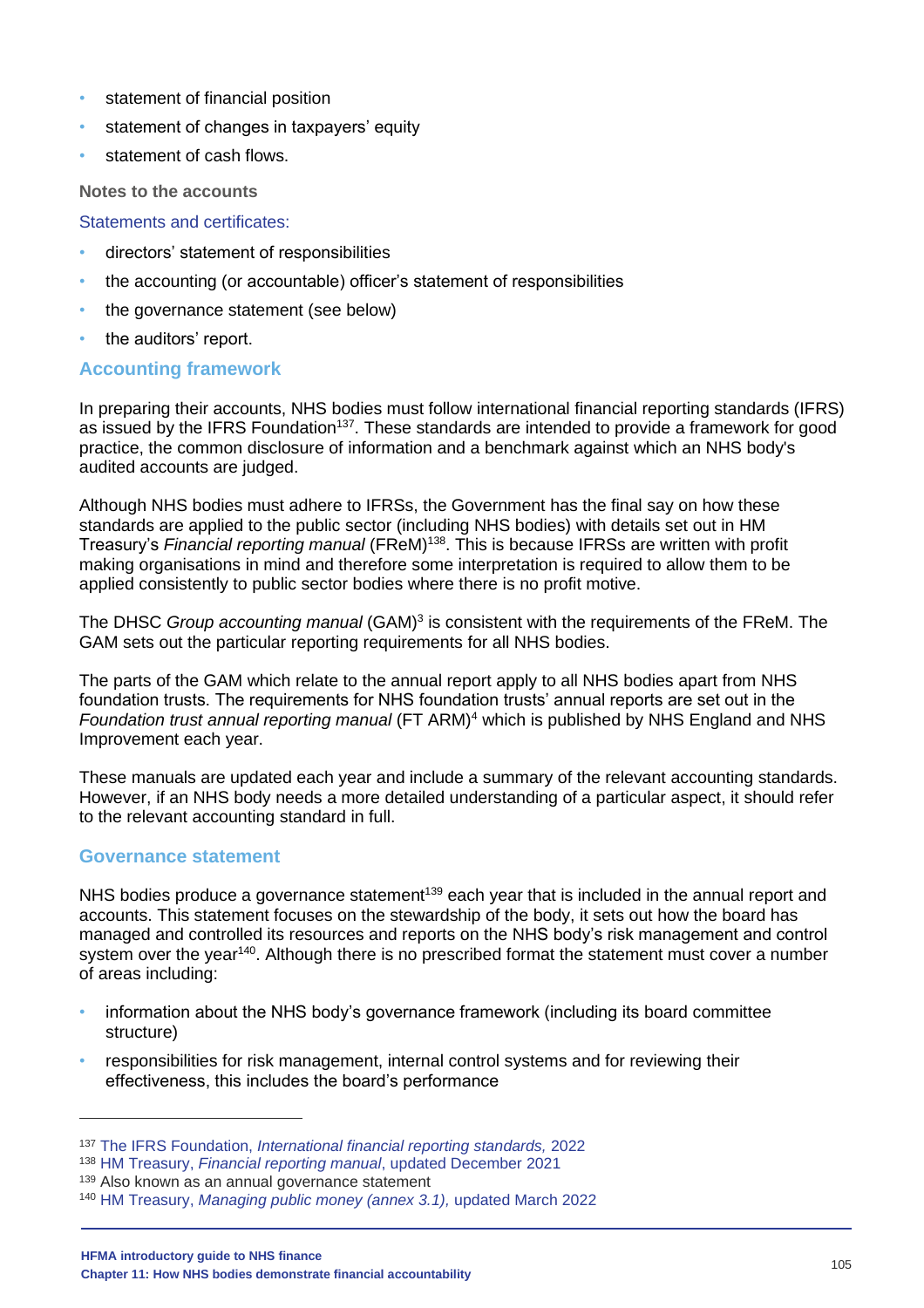- the processes and structures used to identify, evaluate and manage the principal and emerging risks faced
- the main features that support regular review, monitoring and assurance
- the process applied to review the effectiveness of risk management and internal control, and the associated systems that have been in place for the year up to the date of approval of the annual report and accounts
- any significant control issues that have emerged during the year and how they are being, or have been, addressed.

#### **Quality accounts**

Since April 2010, all providers of acute care (including all NHS provider bodies as well as commercial providers of NHS services) have been required to produce an annual quality account in line with the statutory requirement set out in the *Health Act 2009<sup>141</sup>* and the associated regulations. The aim is to 'enhance accountability to the public and engage the leaders of an NHS body in their quality improvement agenda' by reporting the continuous improvement in the quality of the services provided.

The required contents of the quality account are set out in the statutory instruments<sup>142</sup> supporting the 2009 Act and guidance issued by the NHS<sup>143</sup>.

Quality accounts must be shared for comment with the main commissioner for the provider (whether that is NHS England and NHS Improvement or a lead CCG), local HealthWatch and local overview and scrutiny committee. The final agreed quality account must be sent to the Secretary of State and made publicly available by 30 June following the financial year end.

Until 2019/20, alongside this statutory requirement, NHS foundation trusts were required to produce a quality report. The quality report was the quality account with additional mandated disclosures determined by NHS England and NHS Improvement. The quality report had to be included in the NHS foundation trust's annual report and accounts and therefore had to be produced and finalised within the deadlines for the annual report and accounts.

However, as a result of Covid-19, quality reports were not required in 2019/20 and 2020/21 and NHS England and NHS Improvement announced that the quality report would no longer be required.

From 2021/22, NHS trusts and NHS foundation trusts are required to report on their performance against quality priorities and indicators in the overview and performance analysis parts of their annual report. The quality priorities and indicators to be reported should be the most pertinent ones for that NHS body set out in the *NHS system oversight framework<sup>144</sup>* and should link to the disclosures on quality governance and data quality in the accountability report.

It is for NHS bodies to determine whether they want to ask their auditors to provide assurance over any of the quality metrics that they report.

**What quality accounts include**

- an overall statement by the chief executive on the quality of health services provided or subcontracted during the year
- a review of performance against the quality indicators, out of a prescribed set of 15, that are relevant to the services the NHS body provides. For each indicator, performance is reported

<sup>142</sup> UK Government, *[National Health Service \(Quality Accounts\) Regulations 2010](https://www.legislation.gov.uk/uksi/2010/279/contents)* (SI 2010/279) as amended by SI 2011/269*,* [SI 2012/3081, SI 2017/744, SI 2018/59 and SI 2020/466, 2010](https://www.legislation.gov.uk/uksi/2010/279/contents)

<sup>141</sup> [UK Government,](https://www.legislation.gov.uk/ukpga/2009/21/contents) *Health Act 2009,* 2009

<sup>143</sup> NHS, *[About Quality Accounts](https://www.nhs.uk/using-the-nhs/about-the-nhs/quality-accounts/about-quality-accounts/)*, updated 2019

<sup>144</sup> NHS, *NHS [System Oversight Framework 2021/22,](https://www.england.nhs.uk/publication/system-oversight-framework-2021-22/)* June 2021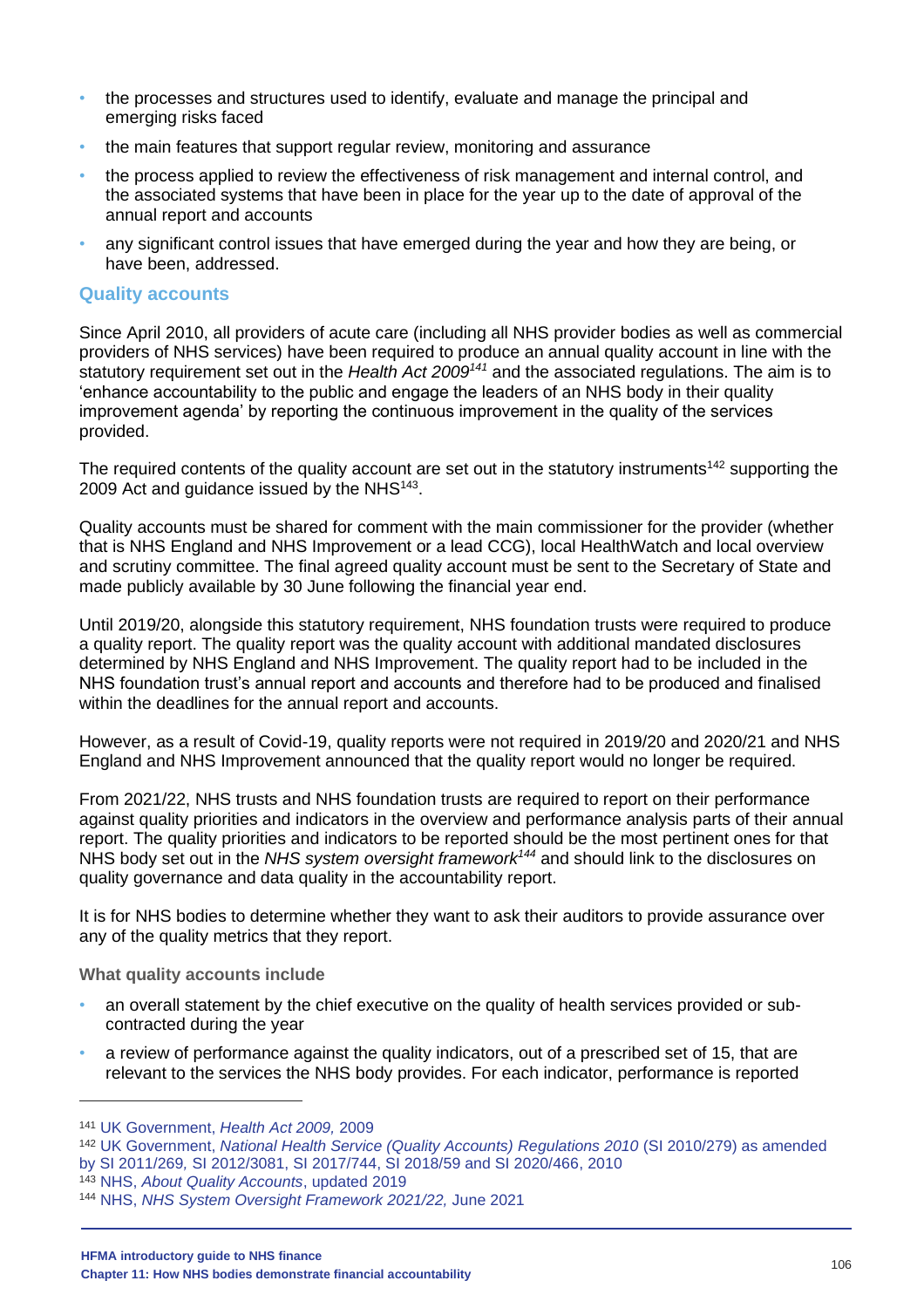using specified data sources so there is comparability between providers. For each indicator, the actions taken or to be taken to improve performance are also reported.

- at least three areas for improvement including why those areas have been selected and how progress will be reported to patients and the public
- progress on areas of improvement identified in the previous report
- the national, local and clinical audits the NHS body has taken part in
- statements of assurance from the board as required by the regulations
- what others say about the provider, these include commissioners, local HealthWatch organisations and overview and scrutiny committees
- any other information that the provider body might want to include (for NHS foundation trusts, this section includes other disclosures mandated by NHS Improvement).

#### **External audit**

As mentioned above, the NHS body's annual report and accounts are subject to scrutiny from the external auditor and must be signed off by them prior to their publication. To be able to carry out their audit, auditors must be given a copy of the annual report and accounts and complete working papers that fully support the figures and disclosures made by management in the draft annual report and accounts, before the start of the audit so that they have sufficient time to carry out the required work to meet the accounts completion deadline.

The auditors are required to comply with the *Code of audit practice<sup>145</sup>* (the Code) published by the National Audit Office which sets out the additional requirements for an audit of an NHS body. The Code requires auditors to follow *International standards on auditing for the UK (ISAs)<sup>146</sup>* when undertaking their work on the annual report and accounts.

The Code sets out the various elements that make up the auditor's report on the annual report and accounts, this includes:

- an audit opinion on the annual accounts which says whether the financial statements give a 'true and fair' view and whether the financial statements have been properly prepared
- a statement on whether the information published with the annual accounts (usually, the annual report) is consistent with the annual accounts
- a statement that parts of the remuneration report that are subject to audit have been properly prepared
- (for CCGs) an opinion on whether in all material respects the expenditure and income recorded in the financial statements has been applied to the purposes intended by Parliament (known as the regularity)
- where the auditor is not satisfied with the arrangements to secure value for money, by exception, a statement in relation to the NHS body's use of resources
- a certificate that closes the audit.

All auditors issue a report<sup>147</sup> to the audit committee which summarises their findings at the end of the audit. From 2020/21 onwards, auditors will also issue an auditor's annual report that will bring together all of the auditors work over the year including their findings and any recommendations. A core element of this report will be the auditor's commentary on the body's value for money (VFM) arrangements. The annual audit report is required to be a clear and understandable commentary of

<sup>145</sup> NAO, *[Code of audit practice 2020](https://www.nao.org.uk/code-audit-practice/wp-content/uploads/sites/29/2020/01/Code_of_audit_practice_2020.pdf)*, April 2020

<sup>146</sup> Financial Reporting Council, *[International standard on auditing \(UK\),](https://www.frc.org.uk/getattachment/0b1f9783-42a8-44f5-ae4b-d4fcd4b538db/ISA-(UK)-700_Revised-November-2019_Updated-January-2020_final-With-Covers.pdf)* updated January 2020

<sup>&</sup>lt;sup>147</sup> This report is called the ISA260 report or report to those charged with governance.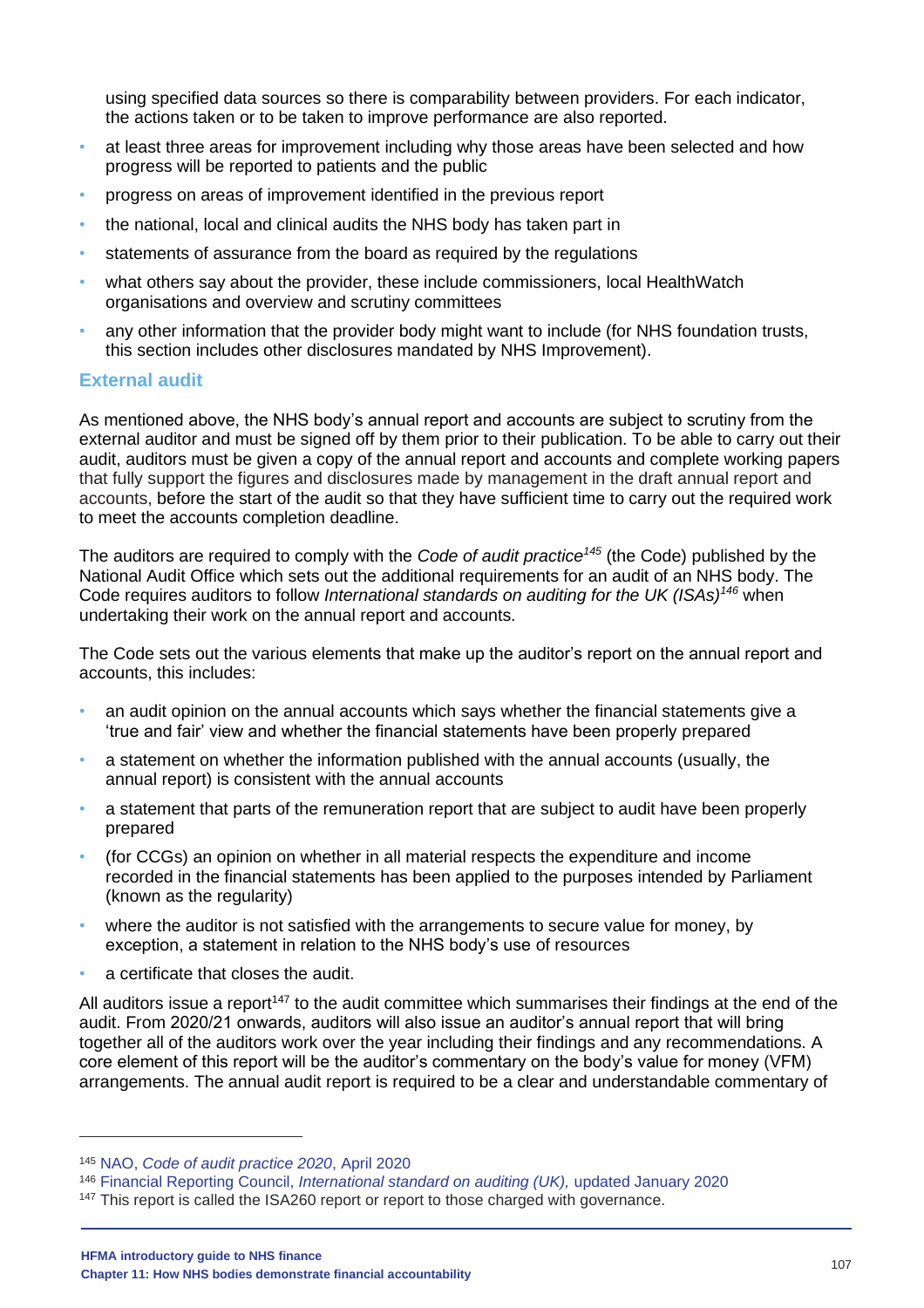the results of the auditors work for the general public. NHS bodies are required to publish it alongside their annual report and accounts.

After the accounts have been audited and any necessary amendments made, the governing body is required to formally adopt the accounts and the certificates are signed to demonstrate that approval. The auditor then signs their audit report.

#### **Timetable**

The Department of Health and Social Care, in conjunction with NHS England and NHS Improvement, determines the overall timetable for the production of the annual report and accounts. The timetable is set so that the various national consolidated reports and accounts can be produced and laid before Parliament prior to the summer recess.

Normally, this means that the draft annual report and accounts are submitted for audit in the third week of April and the audits are finished in the last week of May. The exact submission dates vary by a matter of days each year to take account of weekends and bank holidays.

The Covid-19 pandemic meant that the timetable has been extended since 2019/20. For NHS bodies, this was by a matter of weeks but the national consolidated accounts for 2019/20 and 2020/21 were not laid before Parliament until the January after the financial year-end.

It is expected that it will take several years for the timetable to return to the pre-pandemic deadlines.

#### **Monitoring reports**

As well as preparing the statutory annual report and accounts, NHS provider bodies are required to submit provider finance returns (PFR) to NHS England and NHS Improvement throughout the year. PFR forms are consistent with the annual accounts but alongside the primary financial statements include additional management information that is used by NHS England and NHS Improvement to monitor financial performance throughout the year.

At the year end, providers are required to prepare the trust accounts consolidation (TAC) schedules that are consistent with their annual accounts. These are submitted to NHS England and NHS Improvement and are used to prepare the consolidated annual report and accounts for the DHSC, as well as consolidated provider accounts and consolidated NHS foundation trust accounts. The DHSC's annual report and accounts shows how the money voted by Parliament for health has been spent.

All CCGs and NHS England and NHS Improvement use the same financial ledger, the integrated single financial environment (ISFE). NHS England and NHS Improvement therefore has access to CCGs' financial information through ISFE, so CCGs do not need to complete consolidation schedules. However, at the end of quarter 3 and at the year-end, CCGs and NHS England and NHS Improvement regional offices are required to provide additional financial information, which is not available from ISFE to NHS England and NHS Improvement, to allow them to produce their own consolidated report and accounts. The NHS England annual report and accounts consolidates the performance of NHS England with CCGs and shows how the financial requirements of the *NHS mandate <sup>148</sup>* have been achieved in the year.

Financial information submitted during the year is used to prepare financial reports for the NHS England and NHS Improvement board meetings.

<sup>148</sup> DHSC, *[NHS mandate 2021 to 2022,](https://www.gov.uk/government/publications/nhs-mandate-2021-to-2022)* March 2021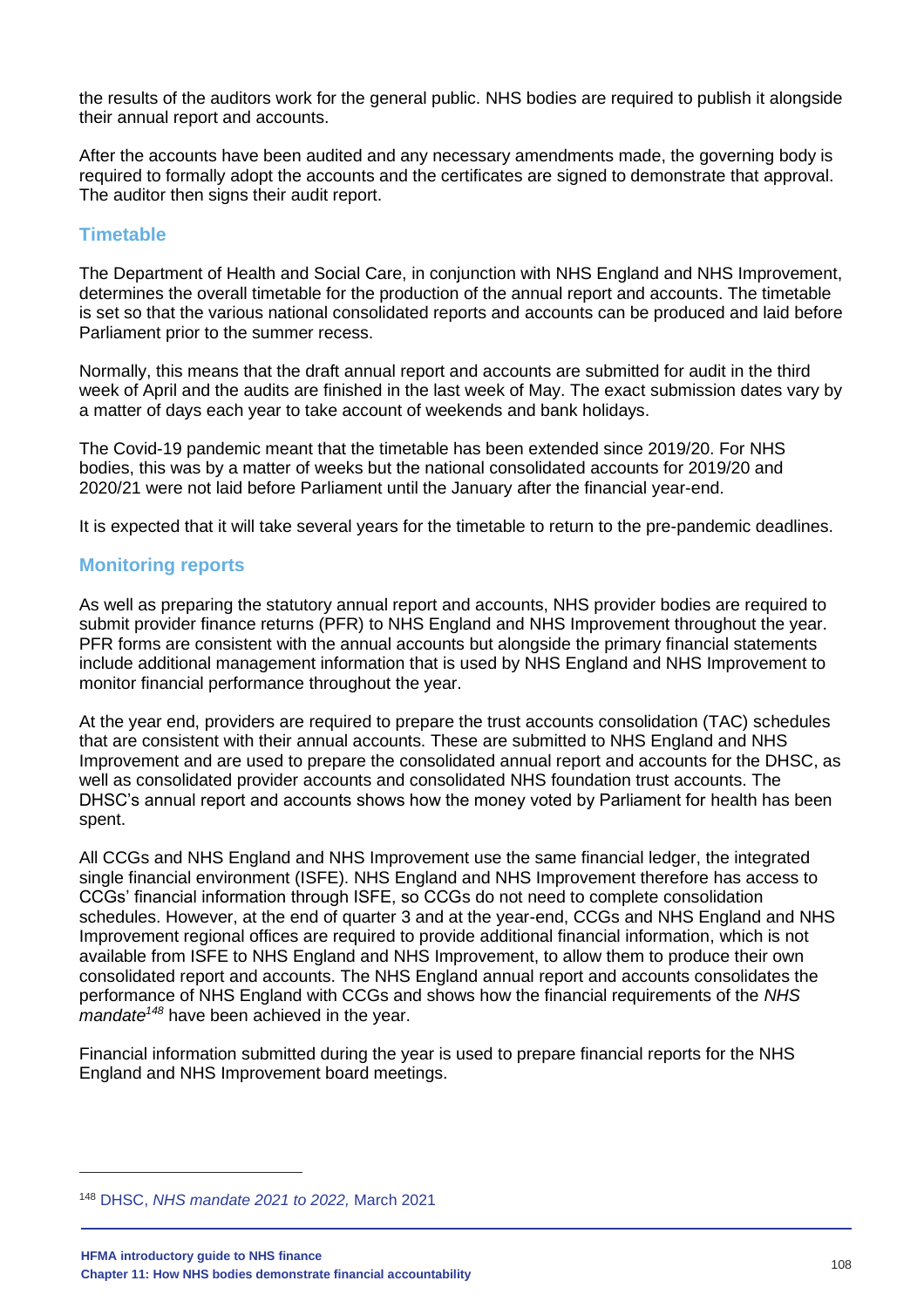## **11.2 Financial performance targets**

As well as the statutory requirement to produce annual reports and accounts, NHS bodies are subject to a range of statutory and departmental financial targets. The targets and their nature vary according to the type of NHS body.

#### **NHS England and NHS Improvement**

NHS England and NHS Improvement is made up of three statutory bodies, each with different financial duties:

- NHS England (statutorily called the NHS Commissioning Board)
- NHS Trust Development Authority (NHS TDA)
- NHS Improvement (statutorily called Monitor).

NHS England's key statutory financial duty is to ensure that in each financial year total spending on health does not exceed the funding available. NHS England must also ensure that:

- the total capital resource used in a financial year does not exceed the amount specified by the Secretary of State (known as the capital resource limit or CRL)
- the total revenue resource used in a financial year does not exceed the amount specified by the Secretary of State (known as the revenue resource limit or RRL).

NHS England is also enabled by the 2012 Act to use some of the funding it receives to establish a contingency fund that can be used to help discharge its functions or to help CCGs discharge their functions.

In relation to revenue and capital resource limits, NHS England's chief executive (the accounting officer) is held to account by the Department of Health and Social Care. NHS England is also required to prepare a consolidated annual report and accounts for itself and all CCGs, which is a key element in the Department's overall resource account.

The NHS TDA is a special health authority. It is required to keep its expenditure within the funding allocated to it by Parliament.

Monitor is an executive non-departmental public body (ENDP), that is also required to keep its expenditure within its funding allocation.

NHS England and NHS Improvement also prepare consolidated provider accounts and consolidated NHS foundation trust accounts that show how the provider bodies meet their financial duties.

#### **Clinical commissioning groups**

CCGs' key financial duty as set out in section 27 of the 2012 Act, is that each CCG must not spend more in a year than it receives. In addition, in relation to both revenue and capital resources, each CCG must not spend more than an amount specified by direction of NHS England. In other words, each CCG must not exceed its revenue and capital resource limits.

CCG budgets include a maximum allowance to cover administration or running costs. Although they can choose to undertake some or all of these roles themselves, they have the flexibility to use the money to buy in the services needed from commissioning support units (CSUs). The running cost allowances were originally based on a price per head of population, in 2016 the published allocation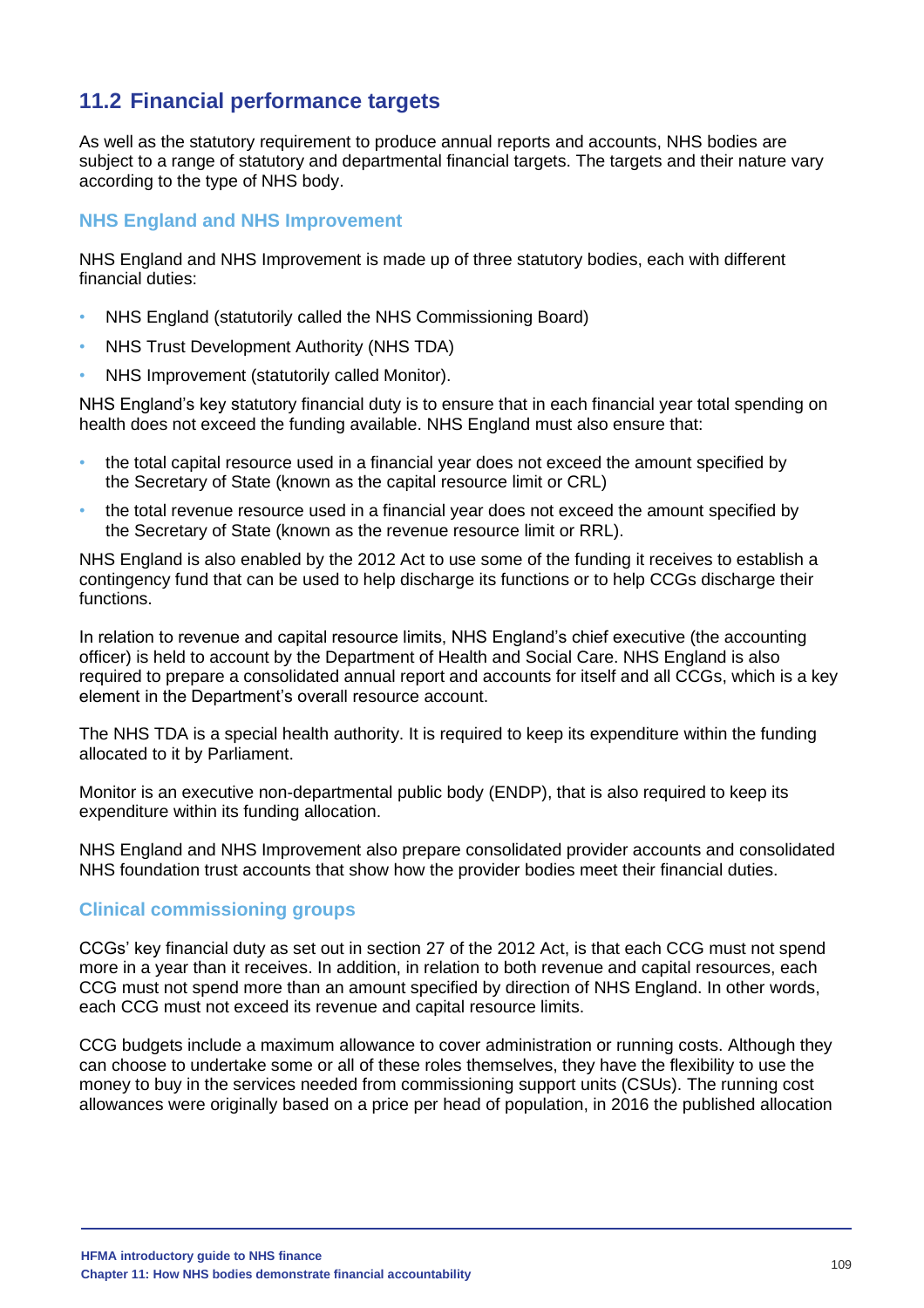was £22.07 per head of population. The running cost allowance for 2020/21 was set in line with the expectation that CCGs would deliver a real terms reduction of 20% from their 2017/18 running cost allowance.

#### **NHS trusts and NHS foundation trusts**

NHS trusts have a statutory financial duty to achieve a break-even position on revenue and expenditure taking one year with another. Trusts must also remain within a borrowing limit set by the Secretary of State<sup>149</sup>.

The requirement to break-even is set out in paragraph 2 of Schedule 5 of the *National Health Service Act 2006* and means that a trust must ensure that its revenue is not less than sufficient, taking one financial year with another, to meet outgoings properly charged to the statement of comprehensive income (SOCI).

'Taking one financial year with another' has been interpreted to mean that over a three- or five-year period, trusts are required to achieve a break-even position on their SOCI<sup>150</sup>. This is to allow some flexibility where exceptional costs are incurred and when managing the financial recovery of a trust with serious financial difficulties.

NHS trusts also have non-statutory duties to meet, known as administrative duties, to:

- pay a public dividend capital (PDC)151 dividend to the DHSC each year
- manage within a pre-set external financing limit (EFL)
- meet the capital resource limit (CRL)
- comply with the better payment practice code152 for the payment of invoices.

Chapter 15 contains further information on the first three of these duties.

In contrast NHS foundation trusts have no statutory financial duties. They are required to pay a PDC dividend and, as public bodies, comply with the better payment practice code but do not have an EFL or CRL.

NHS foundation trusts were intended to operate on a similar basis to commercial organisations, so they must operate effectively, efficiently and economically and remain a going concern.

In practice, between 2016/17 and 2019/20, all providers, whether they are NHS trusts or NHS foundation trusts, have been required to meet a control total agreed with NHS England and NHS Improvement. The control total for each organisation could be a surplus or a deficit depending on the financial position of the organisation, but the sum of the control totals allowed NHS England and NHS Improvement to monitor and manage the financial position of the whole provider sector.

Equally, the requirement that, at the national level, the DHSC must ensure that capital expenditure does not exceed the funds allocated to it for capital projects by Parliament (the capital departmental expenditure limit (CDL)) means that capital expenditure has been constrained for all NHS providers (see chapter 15 on capital).

In 2020/21, the financial regime for the NHS was revised and simplified to meet the challenge of the Covid-19 pandemic. This regime was rolled over into 2021/22 with the expectation that a new regime will be in force for 2022/23. The simplified regime removed control totals as fixed levels of funding

<sup>149</sup> See paragraph 1(6) of Schedule 5 of the *NHS Act 2006.*

<sup>150</sup> NHS Improvement, *[Statutory breakeven duty: a guide for NHS trusts](https://www.england.nhs.uk/financial-accounting-and-reporting/breakeven-duty-guide-nhs-trusts/)*, April 2018

<sup>151</sup> PDC is a form of long-term government finance. The basis for calculation for the annual dividend payable is set out in chapter 15.

<sup>152</sup> Cabinet Office, *[Prompt payment policy,](https://www.gov.uk/guidance/prompt-payment-policy)* November 2018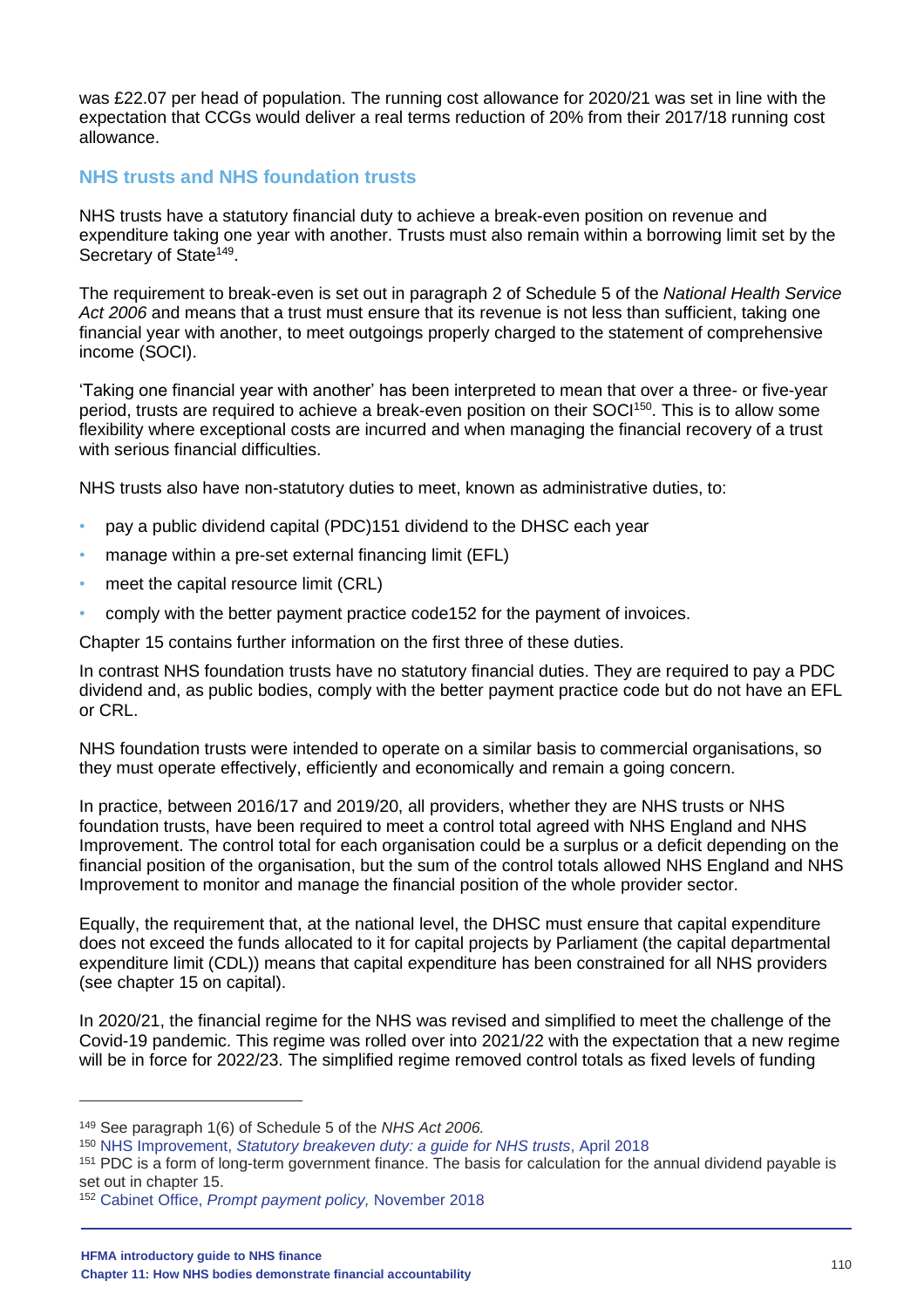was provided to meet most of the cost of treating Covid-19 but the statutory duties, as described, remained in place.

#### **Better payment practice code**

All NHS bodies must comply with the better payment practice code. The target is that 95% of invoices, by both value and volume, must be paid within 30 days of receipt. During the Covid-19 pandemic, all public sector bodies were encouraged to pay invoices within seven days.

## **11.3 Financial performance management**

#### **Planning**

HM Treasury, the DHSC and NHS England and NHS Improvement require that the financial performance of NHS bodies is monitored throughout the financial year. The primary basis of financial performance management process is the annual financial plan. All NHS bodies are required to undertake medium term financial planning and, as part of this process, the organisation must plan to achieve its financial duties. The plan must cover all expected sources of revenue and expenditure and the full range of responsibilities under the management of the NHS body. Organisational financial plans must be consistent (in aggregate) with system wide plans, and both are submitted to NHS England and NHS Improvement.

The formal national planning process has been in place since 2016/17 – NHS England and NHS Improvement publish national assumptions along with technical guidance and a submission timetable each year. Plans are produced on an organisation and system wide basis and are for the short-term (one year) and medium term (five-years). In 2019/20 and the first part of 2020/21, the formal planning process was suspended due to the Covid-19 pandemic, but was partly reinstated during 2021/22, with a full process in place for 2022/23. These plans cover both financial and non-financial performance.

CCGs have a statutory duty to prepare an annual commissioning plan<sup>153</sup>. The plan should set out how a CCG proposes to 'exercise its functions' – this includes how it plans to spend the funding received on buying healthcare for its constituent practices' patients. These requirements are met by the national planning requirements.

#### **Reporting financial performance**

To ensure effective management of financial resources NHS bodies must report regularly on their financial performance against the plan submitted at the start of the financial year to NHS England and NHS Improvement. Financial monitoring returns submitted to regulatory bodies during the year underpin this framework. NHS England and NHS Improvement use the monitoring returns to take risk-based approach to determine what oversight and intervention to apply to organisations, and, latterly, systems.

Chief finance officers are expected to inform the appropriate regulator if there are any significant variances against plans and to ensure that appropriate recovery plans are put into place.

#### **Non-financial performance standards and targets**

As well as financial duties, there are a number of other targets that NHS bodies are required to meet. The *Health and Social Care (Community Health and Standards) Act 2003<sup>154</sup>* established the power for the Secretary of State for Health and Social Care to set standards which are published by the

<sup>153</sup> Section 14Z11 of the *NHS Act 2006* as inserted by s26 of the *Health and Social Care Act 2012.*

<sup>154</sup> UK Government, *[Health and Social Care \(Community Health and Standards\) Act 2003](https://www.legislation.gov.uk/ukpga/2003/43/contents)*, 2003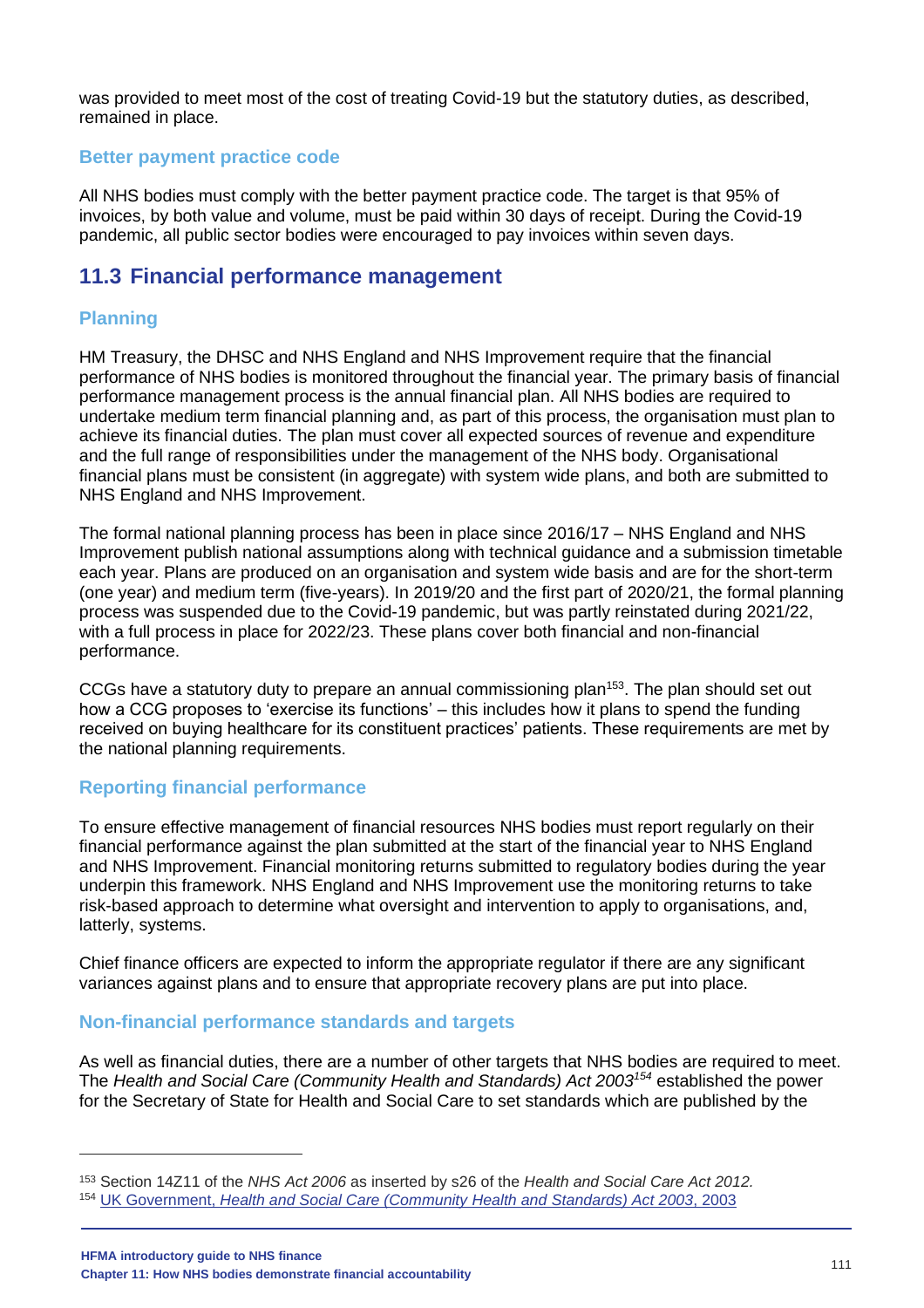Department of Health and Social Care. Guidance issued by the National Institute for Health and Care Excellence (NICE) is also an important element of the standards system.

## **11.4 Internal assessment**

#### **Internal audit**

Internal audit is defined in the *UK public sector internal audit standards<sup>155</sup>* as 'an independent, objective assurance and consulting activity designed to add value and improve an organisation's operations. It helps an organisation accomplish its objectives by bringing a systematic, disciplined approach to evaluate and improve the effectiveness of risk management, control and governance processes'. These standards have applied to all NHS bodies since April 2013.

All NHS bodies are required to have an internal audit function and the head of internal audit's opinion is used by the accountable officer to inform the governance statement.

As the definition above indicates, the internal audit service fulfils two functions – assurance and consultancy. The first involves providing an independent and objective opinion to the accountable officer, governing body/ board and audit committee on the extent to which risk management, control and governance arrangements support the aims of the NHS body. In this context, risk management, control and governance mean the policies, procedures and operations established to ensure:

- the achievement of objectives
- the appropriate assessment of risk
- the reliability of internal and external reporting and accountability processes
- compliance with applicable laws and regulations
- compliance with the behavioural and ethical standards set for the NHS body.

The second role involves providing an independent and objective consultancy service specifically to help line management improve the NHS body's risk management, control and governance. When performing consultancy services, the internal auditor must maintain objectivity and not take on management responsibility.

## **11.5 Internal reporting**

For NHS bodies to run effectively, the governing body and managers at all levels need to receive up to date financial and non-financial performance information on a timely basis. This information needs to be derived from the same financial system that is used for external reporting purposes – this ensures consistency in reports and that decisions throughout the NHS body are made on the same basis.

#### **Reporting to NHS governing bodies**

NHS governing bodies or boards are responsible for ensuring that there are high standards of financial stewardship through effective financial planning, financial control and ensuring value for money. To achieve this, NHS governing bodies require an effective system of financial and performance reporting that is accurate and timely so that it can take early and corrective action where necessary. It is for the governing body to decide the form and content of the reports required and it should review its information needs regularly. Many governing bodies receive an integrated report that includes performance against both financial and operational key performance indicators. The governing body should also make use of assessments carried out by external bodies.

<sup>155</sup> [HM Treasury and Internal Audit Profession,](https://www.gov.uk/government/publications/public-sector-internal-audit-standards) *Public sector internal auditing standards*, 2017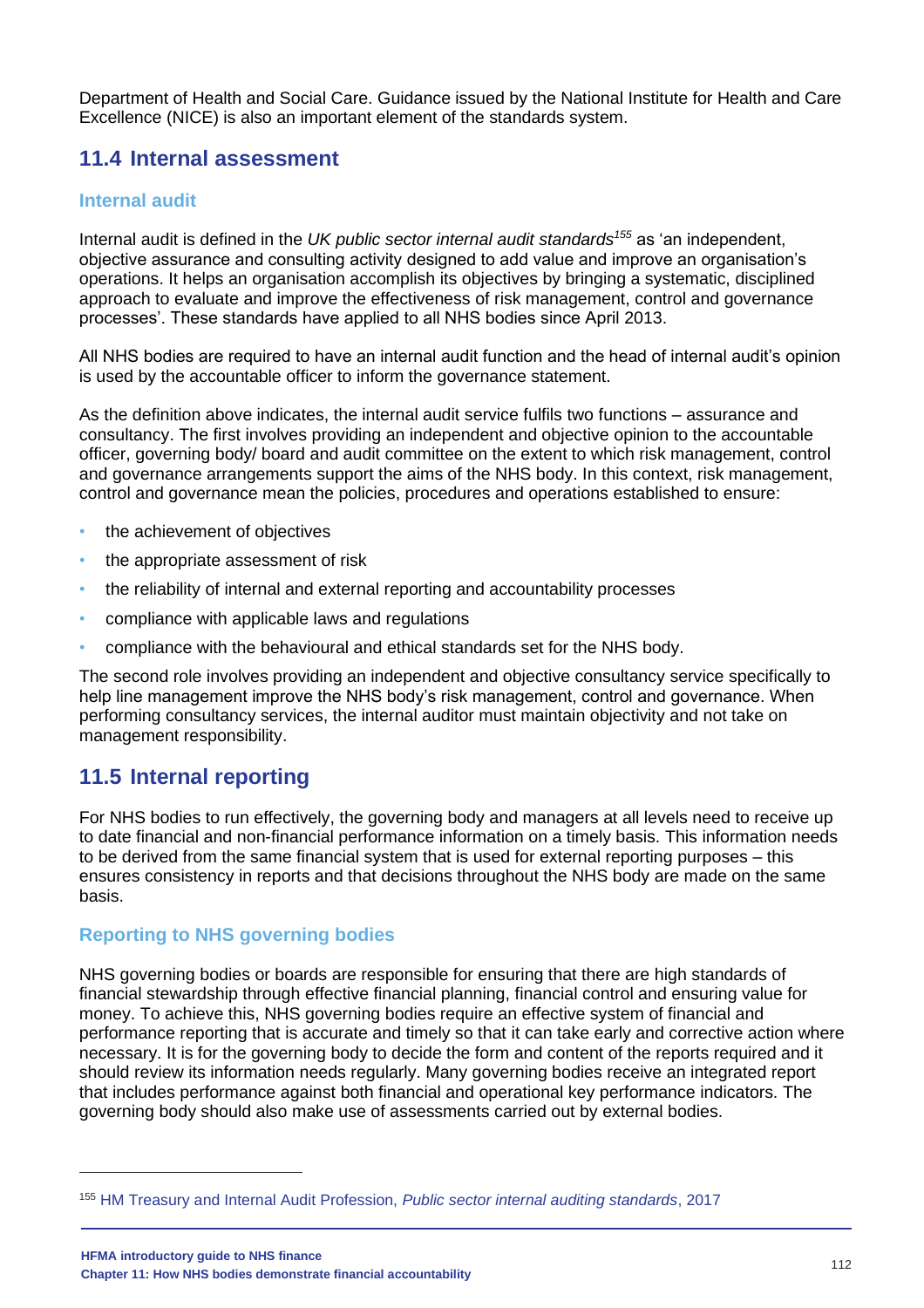**Examples of financial information that is reported each month** 

- performance against the achievement of statutory and departmental duties and targets
- in-year revenue and expenditure position and year-end forecasts, including an analysis of performance against budgets
- financial risks, the likelihood of them arising and how they will be managed
- activity levels linked to financial data
- progress on the achievement of any cost improvement programmes and financial recovery plans
- statement of financial position
- cash flow forecast
- aged receivable and payable balances including actions taken and progress made
- **losses**
- performance of outsourced services
- progress against internal and external audit recommendations
- progress on major capital schemes
- staffing and establishment reports.

As well as considering monthly reports, there is some financial information that the governing body needs to consider every year, including:

- the annual report and accounts
- financial plans
- from 2020/21, the auditors annual report.

The governing body should also be updated and advised regularly on the nature and development of new systems and initiatives in the NHS so that it is better able to understand the implications and prepared to manage the impact when implementation takes place.

### **Reporting to budget holders**

Financial management requires corrective action to be taken where financial plans are not expected to be met. This means that reporting of performance against the plan at a level in the organisation where action can be taken is essential. Reporting to budget holders must therefore be sufficiently detailed to ensure that all significant movements are identified and issues that need to be corrected are highlighted, to support the budget holder to meet their responsibilities around financial accountability.

Budget monitoring information is produced at a range of levels, allowing managers to see not only summary performance, but also the performance of individual departments and teams. The exact nature of this reporting depends on the NHS body's management structure but in each case, it is essential that the information is timely, accurate, and fit for purpose. To ensure accuracy, financial commitments should be recognised as soon as possible and reflected in the monthly financial reports. Without accurate financial performance reporting at budget holder level, costs cannot be controlled properly. These reports are often referred to as the management accounts. Chapter 14 looks in more detail at revenue planning and budgeting.